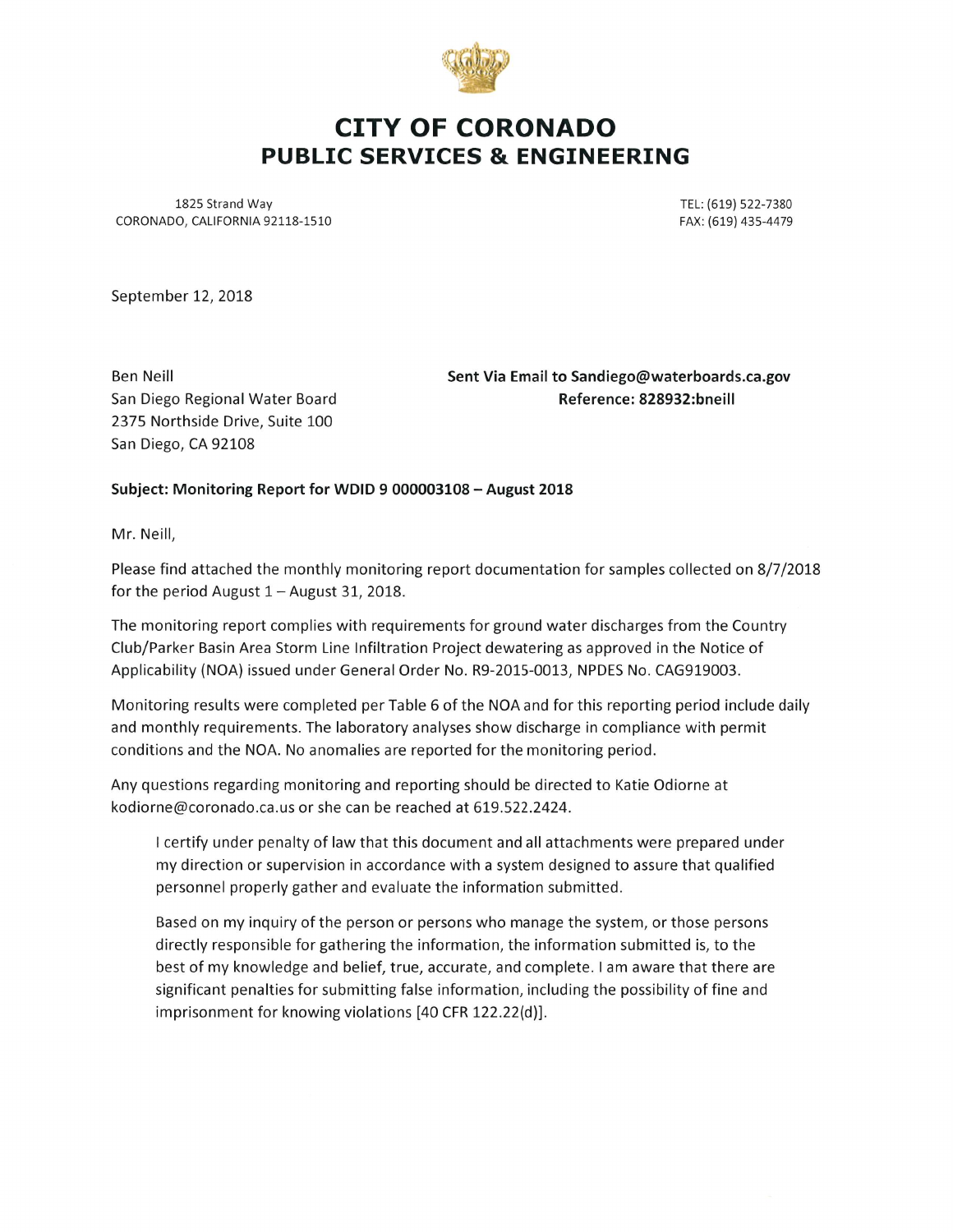Ben Neill Monitoring Report for WDID 9 000003108 - August 2018 September 12, 2018

Duly Authorized Representative for the City of Coronado

Clifford M. Maurer, P.E, C.E.M. Director, Public Services & Engineering

 $9.12.708$ 

Date

C: Katie Odiorne, Associate Engineer Kim Godby, Public Services Supervisor Rosanna Lacarra, LaRoc Environmental

Attachment: August 2018 Monitoring Report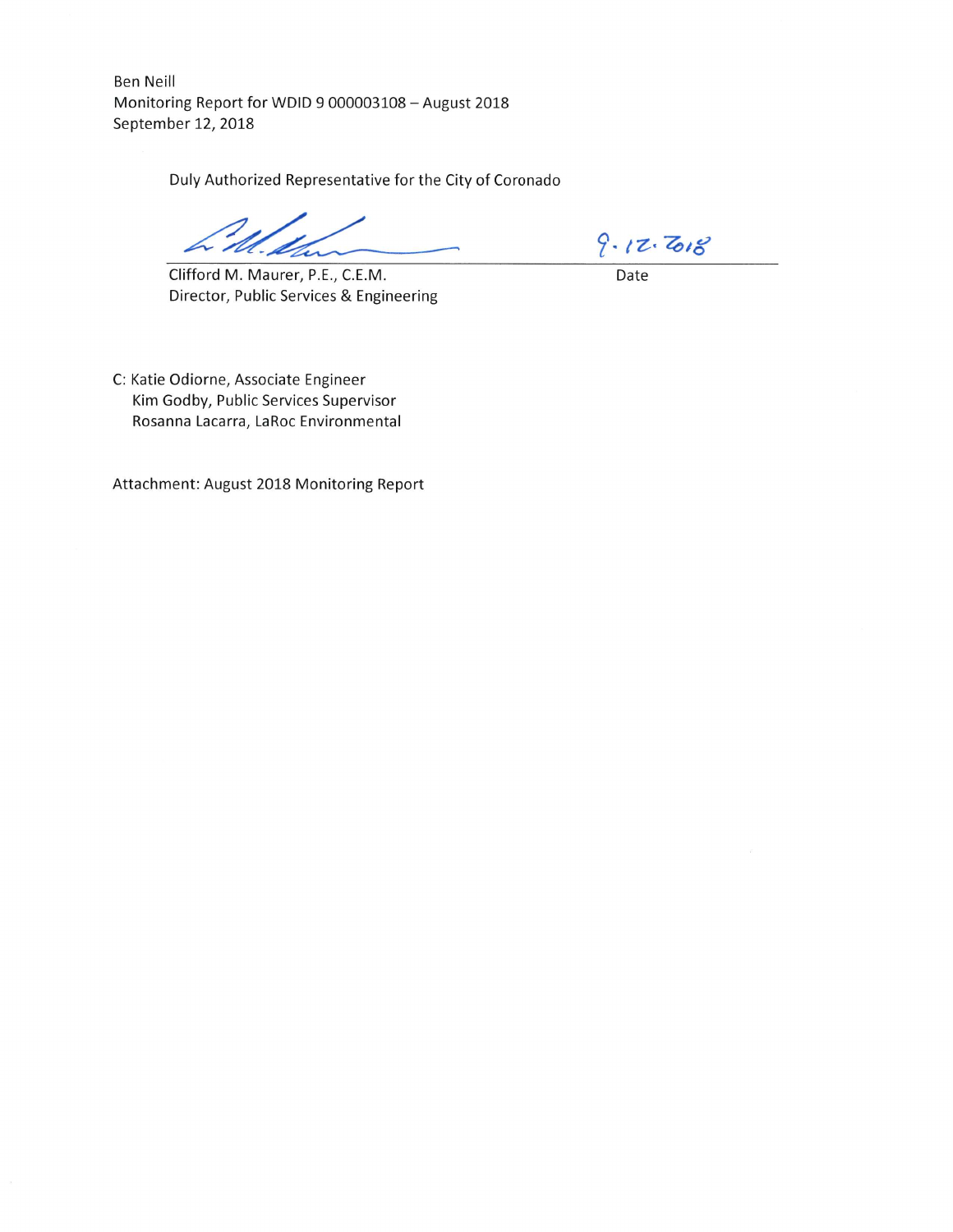### **City of Coronado Country Club/Parker Basin Area Storm Line Infiltration Project**

|                     | Order No. R9-2015-0023, NPDES No. CAG919003 Monitoring and Reporting |                        |       |               |
|---------------------|----------------------------------------------------------------------|------------------------|-------|---------------|
| Sample Date:        | 8/7/2018                                                             | Time:                  | 10:25 | 828932:bneill |
| Location:           | 001 - Parker Storm Drain Pump Station                                |                        |       | Page-1-       |
| Sampling Personnel: |                                                                      | R. Lacarra/E. Bautista |       |               |
|                     |                                                                      |                        |       |               |

#### **Field Log**

| Parameter             | Analytical              | <b>Units</b> | Qual Sample | $ML -$        | <b>IRL</b> | <b>IMDL</b> | <b>JAMEL</b> | <b>AWEL</b>              |
|-----------------------|-------------------------|--------------|-------------|---------------|------------|-------------|--------------|--------------------------|
|                       | <b>Method</b>           |              | Result      | Ocean<br>Plan |            |             |              |                          |
| Turbidity             | (SM 2130B) NTU          |              | 1.4         | <b>NA</b>     | 0.1        | 0.1         | 75I          | 100                      |
| pH                    | $(SM 4500-H+)$ pH units |              | 7.6I        | <b>NA</b>     | 0.1        | 0.1         |              | $\overline{\phantom{a}}$ |
| <b>Total Chlorine</b> |                         |              |             |               |            |             |              |                          |
| Residual              | Colorimetric            | ug/L         | 0.5         | NA            | 0.5        | 0.5         | 8            | 32                       |

**Receiving Water Observations: Location:** Pacific Ocean at North Beach 10:48

|           | Upshore (up current) | <b>At Discharge Point</b> |
|-----------|----------------------|---------------------------|
| Color     | Clear                | <b>Clear</b>              |
| Turbidity | None                 | None                      |

## **Notes/Comments:**

EMA Lab Report #18H0212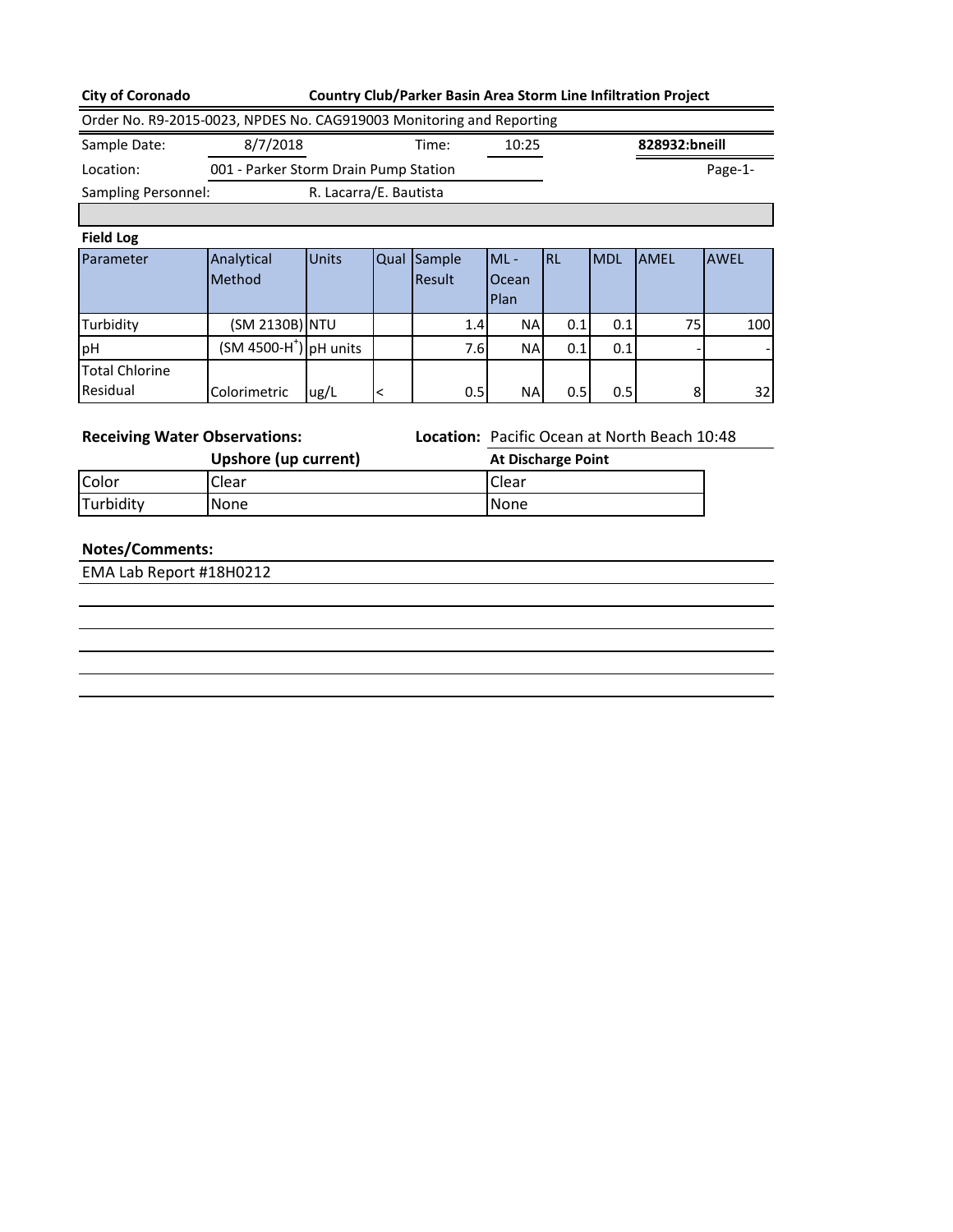| <b>City of Coronado</b>                                                                    |                                    |              |                  |                         |                        | Country Club/Parker Basin Area Storm Line Infiltration Project |             |                          |     |               |                              |
|--------------------------------------------------------------------------------------------|------------------------------------|--------------|------------------|-------------------------|------------------------|----------------------------------------------------------------|-------------|--------------------------|-----|---------------|------------------------------|
| Order No. R9-2015-0023, NPDES No. CAG919003 Monitoring and Reporting                       |                                    |              |                  |                         |                        |                                                                |             |                          |     | 828932:bneill |                              |
| Sample Date:                                                                               | 8/7/2018                           |              | Time:            | 10:25                   |                        |                                                                |             |                          |     |               | Page -2-                     |
| Flowrate (MGD):                                                                            | 0.106                              |              |                  |                         |                        |                                                                |             |                          |     |               |                              |
| <b>Parameter Subject to Effluent Limitations (Presumptive RPA)</b>                         |                                    |              |                  |                         |                        |                                                                |             |                          |     |               |                              |
| Parameter                                                                                  | Analytical                         | <b>Units</b> | Sample           | $ML -$                  | <b>RL</b>              | <b>MDL</b>                                                     | <b>AMEL</b> | <b>AWEL</b>              |     |               | Qual Calculated              |
|                                                                                            | Method                             |              | Result           | Ocean<br>Plan           |                        |                                                                |             |                          |     |               | Mass (lbs/day)               |
| Grease and Oil                                                                             | 1664A mg/L                         |              | <b>ND</b>        | <b>NA</b>               | 5.0                    | <b>NA</b>                                                      | 25          | 40                       |     | <             | 4                            |
| <b>Total Suspended Solids</b>                                                              | SM 2540D mg/L                      |              | <b>ND</b>        | <b>NA</b>               | 20.0                   | <b>NA</b>                                                      | 60          |                          |     |               | 18                           |
| Settleable Solids                                                                          | SM 2540F mL/L                      |              | <b>ND</b>        | <b>NA</b>               | 0.20                   | <b>NA</b>                                                      | 1.0         | 1.5                      |     |               | <b>NA</b>                    |
| Turbidity <sup>1</sup>                                                                     | (SM 2130B) NTU                     |              | 1.94             | <b>NA</b>               | 0.1                    | 0.1                                                            | 75          | 100                      |     |               | <b>NA</b>                    |
| $pH^1$                                                                                     | (SM 4500-H <sup>+</sup> ) pH units |              | 7.8              | <b>NA</b>               | 0.1                    | 0.1                                                            |             |                          |     |               | <b>NA</b>                    |
| <b>Chronic Toxicity</b>                                                                    | 600/R-951136                       |              | <b>NA</b>        |                         |                        |                                                                |             |                          |     |               |                              |
| <b>Additional Monitoring Requirements</b>                                                  |                                    |              |                  |                         |                        |                                                                |             |                          |     |               |                              |
| Parameter                                                                                  |                                    | Units        | Sample           | $ML -$                  | <b>RL</b>              | <b>MDL</b>                                                     | 6-month     | <b>Daily</b>             |     | Inst. Qual    | Calculated                   |
|                                                                                            |                                    |              | Result           | Ocean<br>Plan           |                        |                                                                | median      | Max                      | Max |               | Mass (lbs/day)               |
| Total Chlorine Residual <sup>1</sup> Colorimetric                                          |                                    | ug/L         | < 0.5            | <b>NA</b>               | 0.5                    | 0.5                                                            | 8           | 32                       | 240 | $\lt$         | 0.4                          |
| Parameter                                                                                  |                                    | Units        | Sample<br>Result | $ML -$<br>Ocean<br>Plan | RL                     | <b>MDL</b>                                                     | <b>AMEL</b> | <b>AWEL</b>              |     |               | Calculated<br>Mass (lbs/day) |
| Aldrin                                                                                     |                                    | 608 ug/L     | <b>NA</b>        | 0.005                   | 0.0039                 | 0.0019                                                         | 8.8E-05     | $\overline{\phantom{a}}$ |     |               | <b>NA</b>                    |
| Benzidine                                                                                  | 625 (SIM) ug/L                     |              | <b>NA</b>        | 5.0                     | 4.8                    | 0.73                                                           | 0.00028     |                          |     |               | <b>NA</b>                    |
| Bis(2-chloroethyl) Ether                                                                   | 625 (SIM) ug/L                     |              | <b>NA</b>        | 1.0                     | 0.19                   | 0.038                                                          | 0.18        |                          |     |               | <b>NA</b>                    |
| Chlordane                                                                                  |                                    | 608 ug/L     | <b>NA</b>        | 0.1                     | 0.049                  | 0.024                                                          | 9.2E-05     | $\overline{\phantom{a}}$ |     |               | <b>NA</b>                    |
| DDT <sup>2</sup>                                                                           |                                    | 608 ug/L     | <b>NA</b>        |                         | 0.0039-<br>0.01 0.0058 | $0.0019 -$<br>0.0029                                           | 0.00068     |                          |     |               | <b>NA</b>                    |
| 3,3'-dichlorobenzidine                                                                     | 625 (SIM) ug/L                     |              | <b>NA</b>        | 5.0                     | 4.8                    | 1.2                                                            | 0.032       |                          |     |               | <b>NA</b>                    |
| Dieldrin                                                                                   |                                    | 608 ug/L     | <b>NA</b>        | 0.01                    | 0.0039                 | 0.0019                                                         | 0.00016     | $\overline{\phantom{a}}$ |     |               | NA                           |
| 1,2-diphenylhydrazine                                                                      | 625 (SIM) ug/L                     |              | <b>NA</b>        | $1.0\,$                 | 0.19                   | 0.045                                                          | 0.64        |                          |     |               | <b>NA</b>                    |
| Heptachlor                                                                                 |                                    | 608 ug/L     | <b>NA</b>        | 0.01                    | 0.0039                 | 0.0019                                                         | 0.0002      |                          |     |               | <b>NA</b>                    |
| <b>Heptachlor Epoxide</b>                                                                  |                                    | 608 ug/L     | <b>NA</b>        | 0.01                    | 0.0039                 | 0.0019                                                         | 0.00008     | $\overline{\phantom{a}}$ |     |               | <b>NA</b>                    |
| Hexachlorobenzene                                                                          | 625 (SIM) ug/L                     |              | <b>NA</b>        | 1.0                     | 0.19                   | 0.049                                                          | 0.00084     | $\overline{\phantom{a}}$ |     |               | <b>NA</b>                    |
| PAHs <sup>3</sup>                                                                          | 625 (SIM) ug/L                     |              | <b>NA</b>        | 2.0                     |                        | $0.19$ 0.036-0.052                                             | 0.035       | $\overline{\phantom{a}}$ |     |               | <b>NA</b>                    |
| PCBs Sum <sup>4</sup>                                                                      |                                    | 608 ug/L     | <b>NA</b>        | 0.5                     | 0.29                   | 0.15                                                           | 7.6E-05     | $\overline{\phantom{a}}$ |     |               | <b>NA</b>                    |
| TCDD equivalents <sup>5</sup>                                                              | 1613B ug/L                         |              | <b>NA</b>        | <b>NA</b>               | $9.71E-06$             | 4.00E-06                                                       | 1.60E-08    | $\overline{\phantom{a}}$ |     |               | <b>NA</b>                    |
| Toxaphene                                                                                  |                                    | 608 ug/L     | <b>NA</b>        | 0.5                     | 0.29                   | 0.15                                                           | 0.00084     | $\overline{\phantom{a}}$ |     |               | <b>NA</b>                    |
| Notes: 1) Field measurement applying Standard Methods (SM) or EPA Methods were applicable. |                                    |              |                  |                         |                        |                                                                |             |                          |     |               |                              |

2) DDT is the sum of 4,4'-DDT; 2,4'-DDT; 4,4'-DDE; 2,4'-DDE; 4,4'-DDD; and 2,4'-DDD.

3) Sum of: Acenaphthylene, anthracene, 1,2-benzanthracene, 3,4-benzofluoranthene, benzo[k]fluoranthene, 1,12-benzoperylene,

benzo[a]pyrene, chrysene, dibenzo[a,h]anthracene, fluorene, indeno[1,2,3-cd]pyrene, phenanthrene and pyrene.

4) Sum of Aroclors: 1016, 1221, 1232, 1242, 1248, 1254, and 1260.

5) Sum of: chlorinated dibenzodioxins (2,3,7,8-CDDs) and dibenzofurans (2,3,7,8-CDFs). Multiplied by toxicity factors (pg.30)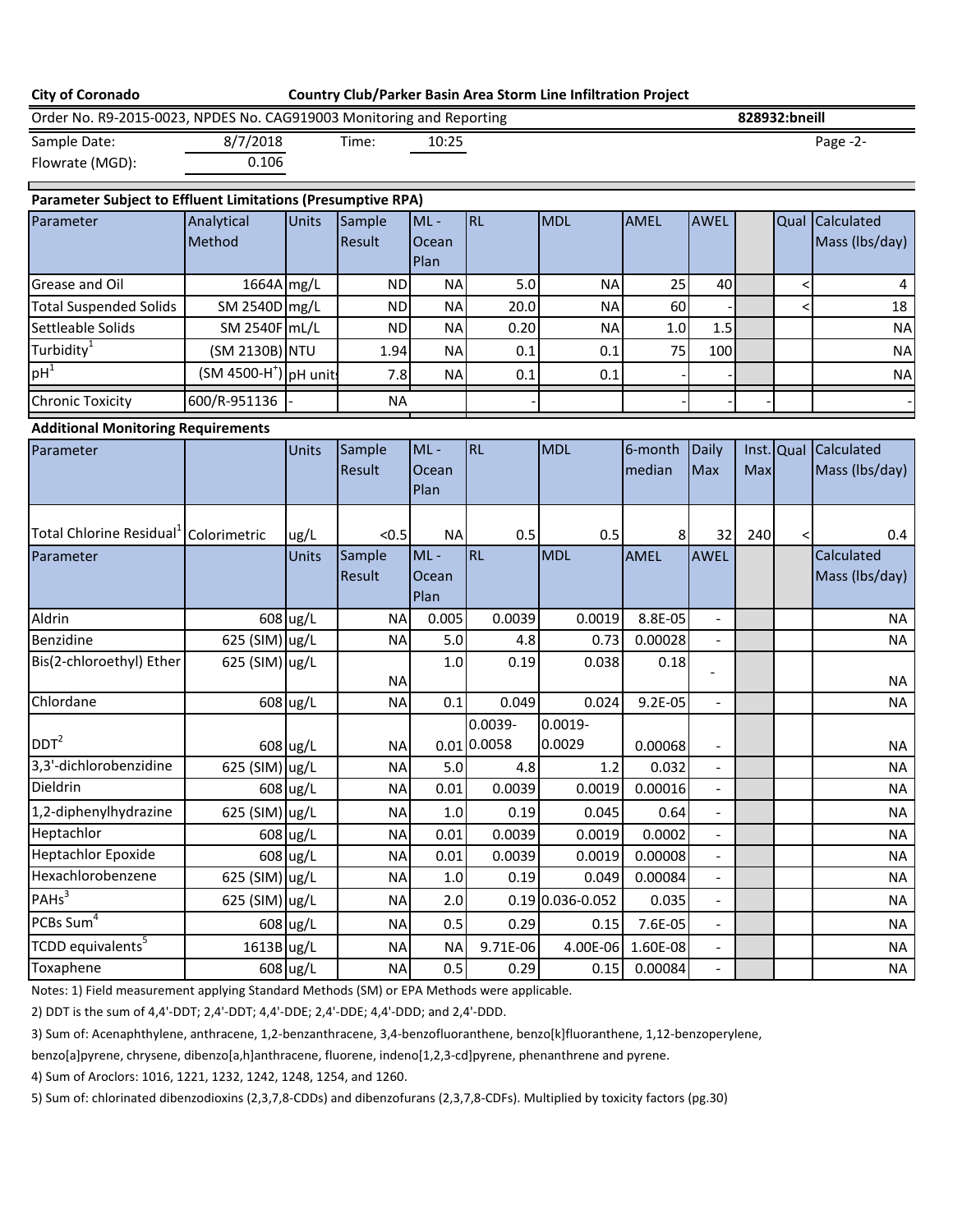0.107 0.105

#### **City of Coronado Country Club/Parker Basin Area Storm Line Infiltration Project**

|                         | Order No. R9-2015-0023, NPDES No. CAG919003 Monitoring and Reporting |               |
|-------------------------|----------------------------------------------------------------------|---------------|
| Flow Rate Reporting     | (MGD)                                                                | 828932:bneill |
|                         |                                                                      | Page -3-      |
| Month:<br>August 2018   |                                                                      |               |
| Day:                    |                                                                      |               |
| 1                       | 0.085                                                                |               |
| $\overline{\mathbf{c}}$ | 0.095                                                                |               |
| 3                       | 0.090                                                                |               |
| 4                       | 0.105                                                                |               |
| 5                       | 0.093                                                                |               |
| 6                       | 0.096                                                                |               |
| 7                       | 0.106                                                                |               |
| 8                       | 0.109                                                                |               |
| 9                       | 0.109                                                                |               |
| 10                      | 0.104                                                                |               |
| 11                      | 0.108                                                                |               |
| 12                      | 0.094                                                                |               |
| 13                      | 0.106                                                                |               |
| 14                      | 0.104                                                                |               |
| 15                      | 0.108                                                                |               |
| 16                      | 0.101                                                                |               |
| 17                      | 0.107                                                                |               |
| 18                      | 0.100                                                                |               |
| 19                      | 0.113                                                                |               |
| 20                      | 0.112                                                                |               |
| 21                      | 0.099                                                                |               |
| 22                      | 0.101                                                                |               |
| 23                      | 0.105                                                                |               |
| 24                      | 0.096                                                                |               |
| 25                      | 0.104                                                                |               |
| 26                      | 0.095                                                                |               |
| 27                      | 0.100                                                                |               |
| 28                      | 0.098                                                                |               |
| 29                      | 0.095                                                                |               |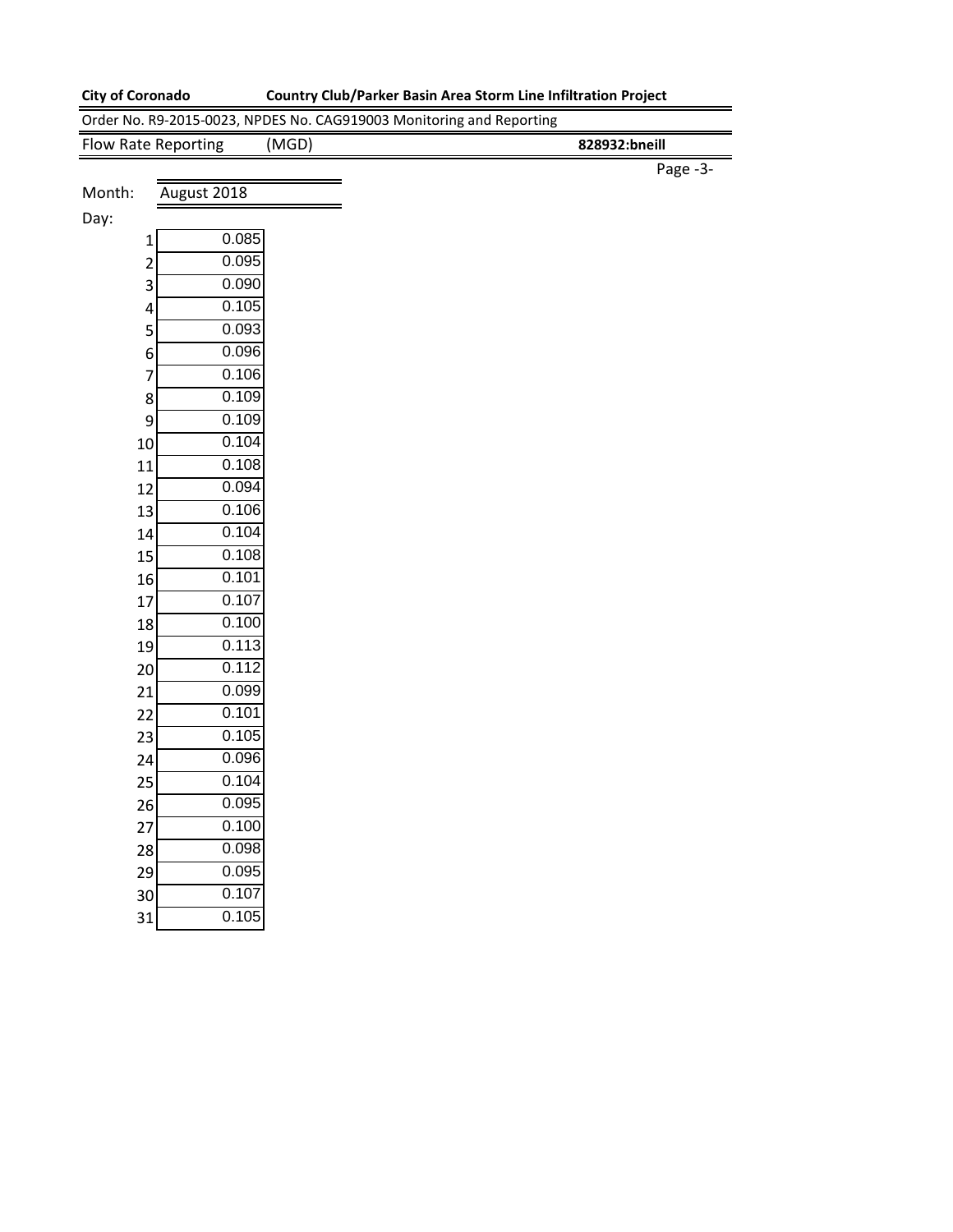

17 August 2018

LaRoc Environmental Carlsbad, CA 92018 P.O. Box 324 Attn: Rosanna Lacarra

**EMA Log #: 18H0212**

**Project Name: Parker Groundwater**

Enclosed are the results of analyses for samples received by the laboratory on 08/07/18 11:48. Samples were analyzed pursuant to client request utilizing EPA or other ELAP approved methodologies. I certify that this data is in compliance both technically and for completeness.

**Laboratory Director Dan Verdon**

CA ELAP Certification #: 2564

4340 Viewridge Avenue, Suite A - San Diego, California 92123 - (858) 560-7717 - Fax (858) 560-7763 **Analytical Chemistry Laboratory**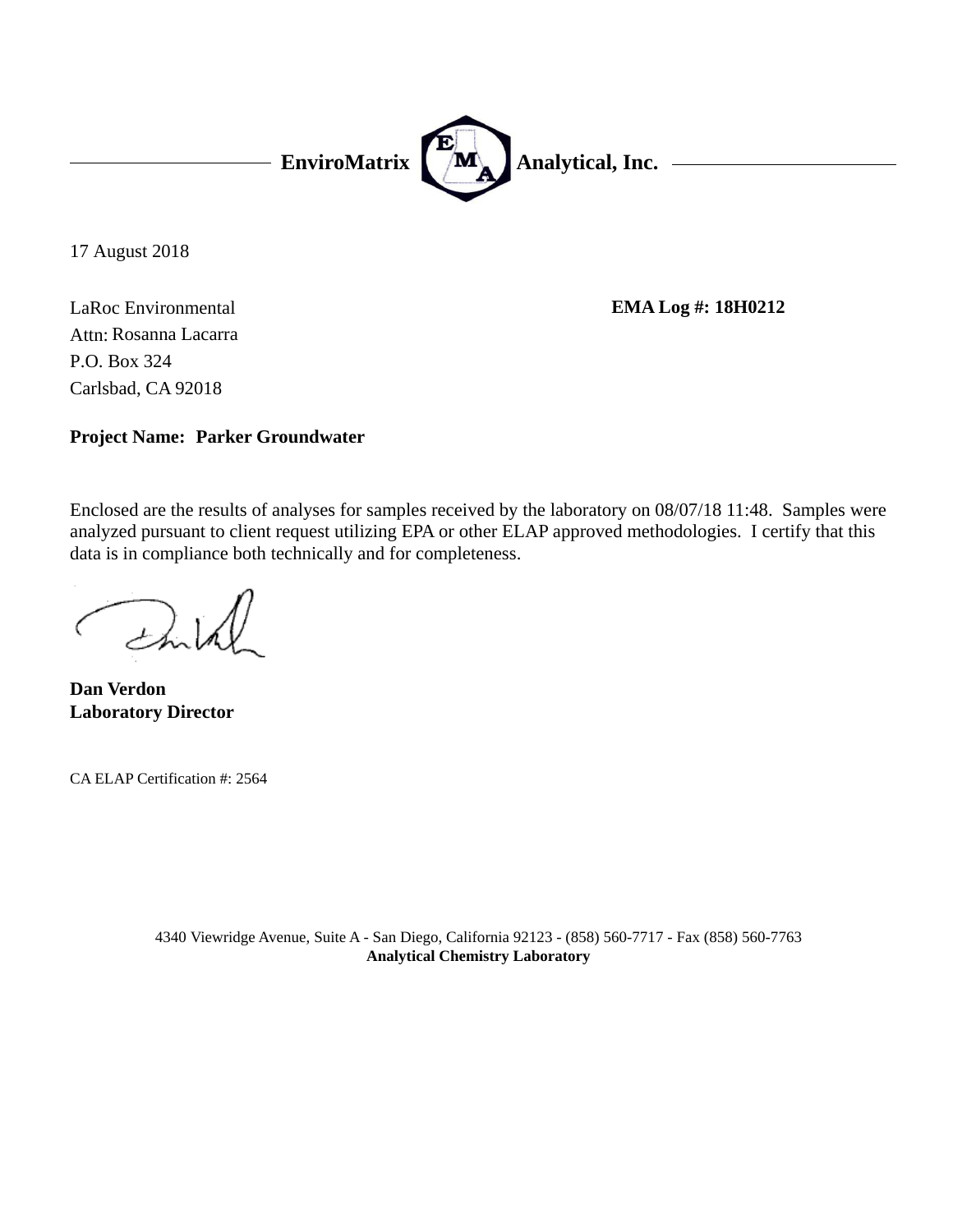#### **ANALYTICAL REPORT FOR SAMPLES**

| <b>Sample ID</b> | <b>Laboratory ID</b> | Matrix     | <b>Date Sampled</b> | <b>Date Received</b> |
|------------------|----------------------|------------|---------------------|----------------------|
| Parker MH-001    | 18H0212-01           | Grnd-Water | 08/07/18 10:25      | 08/07/18 11:48       |

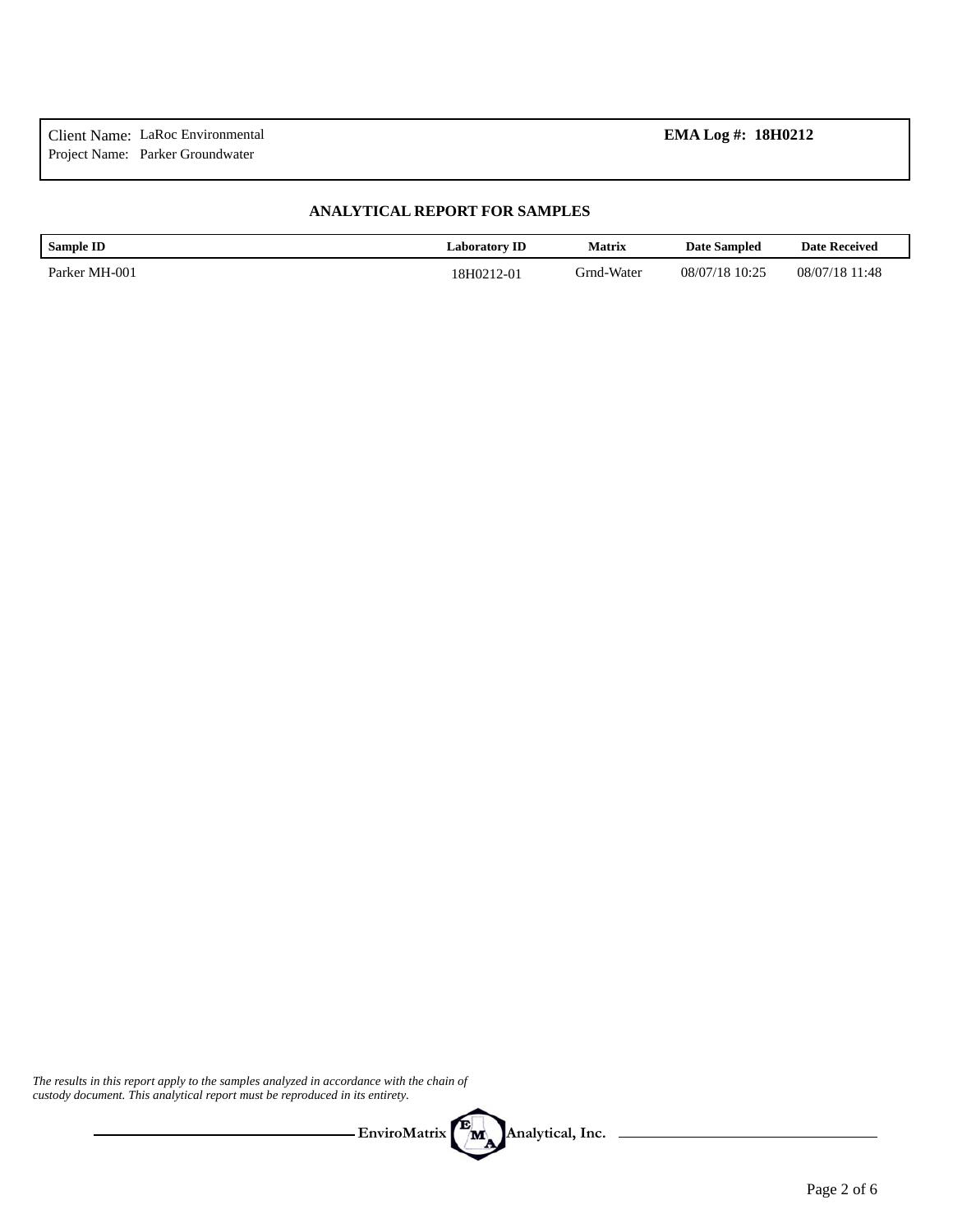# **Conventional Chemistry Parameters by Standard/EPA Methods**

| Analyte                                                                                | Result | Reporting<br>Limit | Units | Dilution          | Batch   | Prepared | Analyzed | Method    | <b>Notes</b> |
|----------------------------------------------------------------------------------------|--------|--------------------|-------|-------------------|---------|----------|----------|-----------|--------------|
| Parker MH-001 (18H0212-01) Grnd-Water Sampled: 08/07/18 10:25 Received: 08/07/18 11:48 |        |                    |       |                   |         |          |          |           |              |
| Oil & Grease                                                                           | ND     | 5.00               | mg/l  |                   | 8081714 | 08/17/18 | 08/17/18 | EPA 1664A |              |
| <b>Total Settleable Solids</b>                                                         | ND     | 0.20               | ml/1  | $^{\prime\prime}$ | 8081009 | 08/07/18 | 08/07/18 | SM2540 F  |              |
| <b>Total Suspended Solids</b>                                                          | ND     | 20.0               | mg/l  | $^{\prime\prime}$ | 8081026 | 08/10/18 | 08/10/18 | SM2540 D  |              |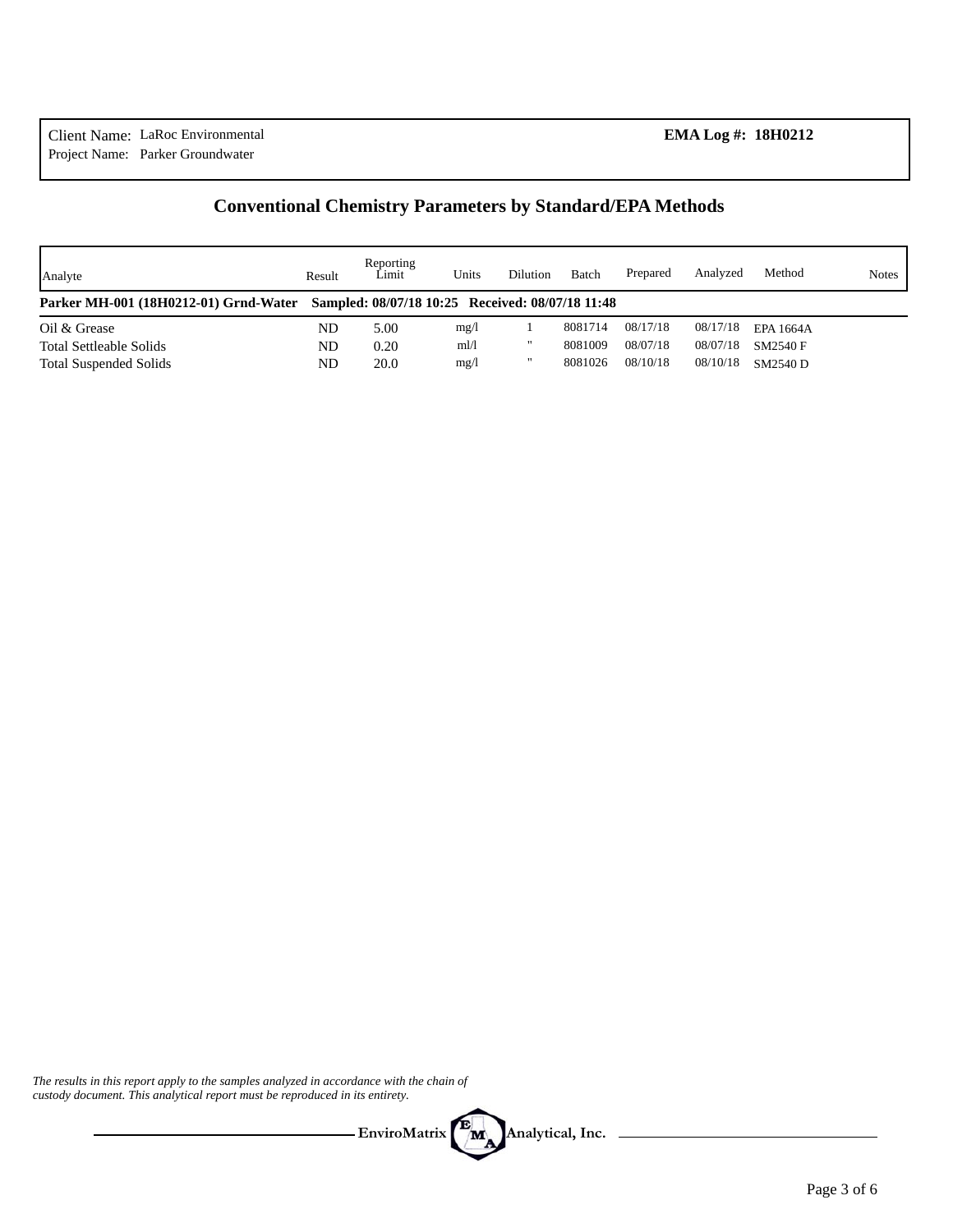# **Conventional Chemistry Parameters by Standard/EPA Methods - Quality Control**

|                                |           | Reporting                 |       | Spike                         | Source                        |      | %REC     |            | <b>RPD</b> |              |
|--------------------------------|-----------|---------------------------|-------|-------------------------------|-------------------------------|------|----------|------------|------------|--------------|
| Analyte                        | Result    | Limit                     | Units | Level                         | Result                        | %REC | Limits   | <b>RPD</b> | Limit      | <b>Notes</b> |
| <b>Batch 8081009</b>           |           |                           |       |                               |                               |      |          |            |            |              |
| Duplicate (8081009-DUP1)       |           | <b>Source: 18H0120-01</b> |       |                               | Prepared & Analyzed: 08/10/18 |      |          |            |            |              |
| <b>Total Settleable Solids</b> | <b>ND</b> | 0.20                      | ml/1  |                               | <b>ND</b>                     |      |          |            | 20         |              |
| Duplicate (8081009-DUP2)       |           | Source: 18H0159-01        |       | Prepared & Analyzed: 08/10/18 |                               |      |          |            |            |              |
| <b>Total Settleable Solids</b> | ND        | 0.20                      | ml/1  |                               | <b>ND</b>                     |      |          |            | 20         |              |
| Duplicate (8081009-DUP3)       |           | Source: 18H0162-01        |       |                               | Prepared & Analyzed: 08/10/18 |      |          |            |            |              |
| <b>Total Settleable Solids</b> | ND        | 0.20                      | ml/l  |                               | <b>ND</b>                     |      |          |            | 20         |              |
| <b>Batch 8081026</b>           |           |                           |       |                               |                               |      |          |            |            |              |
| <b>Blank (8081026-BLK1)</b>    |           |                           |       |                               | Prepared & Analyzed: 08/10/18 |      |          |            |            |              |
| <b>Total Suspended Solids</b>  | <b>ND</b> | 20.0                      | mg/1  |                               |                               |      |          |            |            |              |
| Duplicate (8081026-DUP1)       |           | Source: 18H0166-01        |       |                               | Prepared & Analyzed: 08/10/18 |      |          |            |            |              |
| <b>Total Suspended Solids</b>  | 7.0       | 20.0                      | mg/1  |                               | 7.0                           |      |          | $\Omega$   | 20         |              |
| Reference (8081026-SRM1)       |           |                           |       |                               | Prepared & Analyzed: 08/10/18 |      |          |            |            |              |
| Total Suspended Solids         | 98.0      | 20.0                      | mg/1  | 100                           |                               | 98   | 77.1-110 |            |            |              |
| <b>Batch 8081714</b>           |           |                           |       |                               |                               |      |          |            |            |              |
| <b>Blank (8081714-BLK1)</b>    |           |                           |       |                               | Prepared & Analyzed: 08/17/18 |      |          |            |            |              |
| Oil & Grease                   | <b>ND</b> | 5.00                      | mg/1  |                               |                               |      |          |            |            |              |
| LCS (8081714-BS1)              |           |                           |       |                               | Prepared & Analyzed: 08/17/18 |      |          |            |            |              |
| Oil & Grease                   | 35.5      | 5.00                      | mg/1  | 40.0                          |                               | 89   | 80-101   |            |            |              |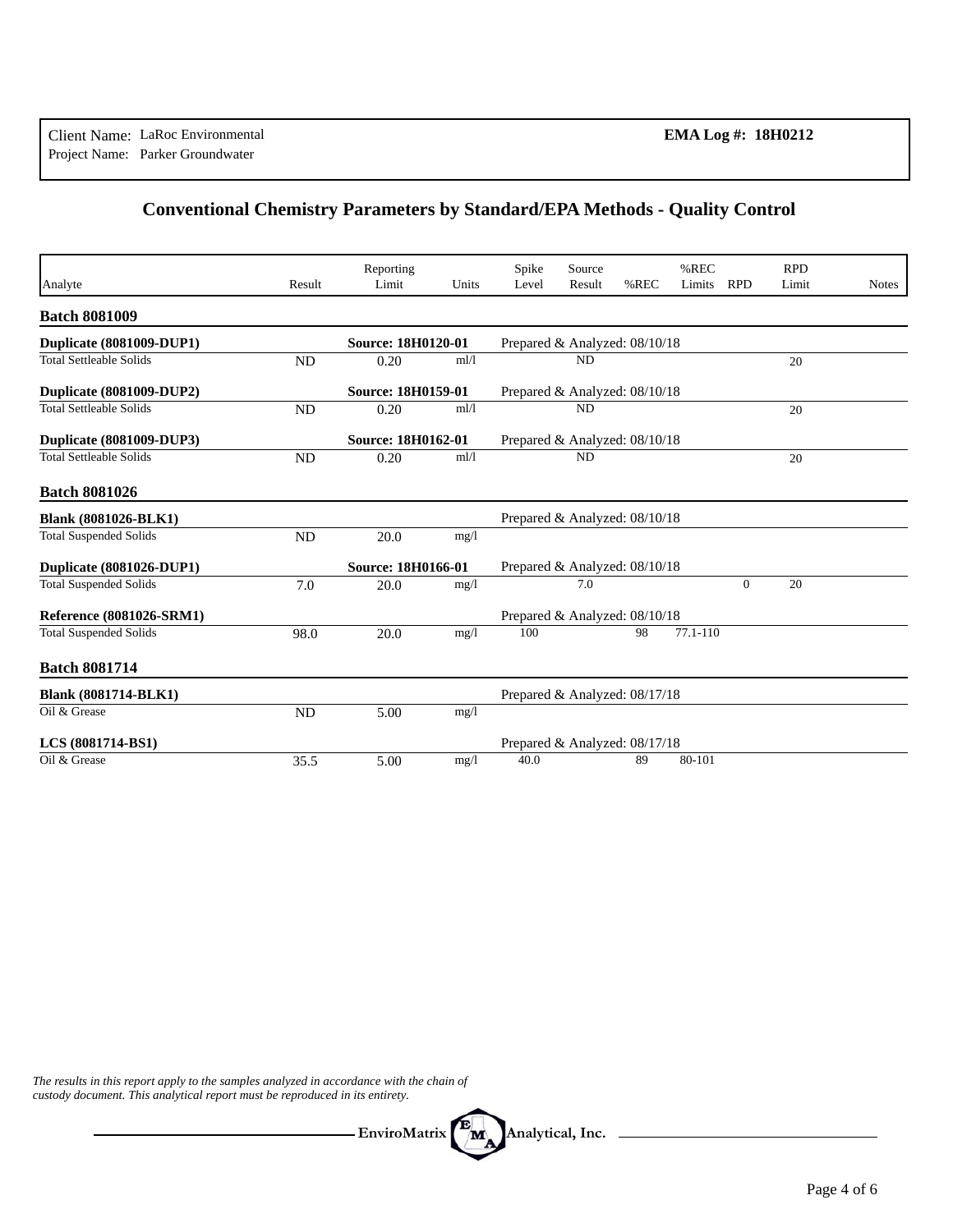# **Conventional Chemistry Parameters by Standard/EPA Methods - Quality Control**

| Analyte                    | Result | Reporting<br>Limit | Units | Spike<br>Level | Source<br>Result | %REC                          | %REC<br>Limits | <b>RPD</b> | <b>RPD</b><br>Limit | <b>Notes</b> |
|----------------------------|--------|--------------------|-------|----------------|------------------|-------------------------------|----------------|------------|---------------------|--------------|
| <b>Batch 8081714</b>       |        |                    |       |                |                  |                               |                |            |                     |              |
| $LCS$ Dup $(8081714-BSD1)$ |        |                    |       |                |                  | Prepared & Analyzed: 08/17/18 |                |            |                     |              |
| Oil & Grease               | 35.1   | 5.00               | mg/l  | 40.0           |                  | 88                            | 80-101         |            | 20                  |              |

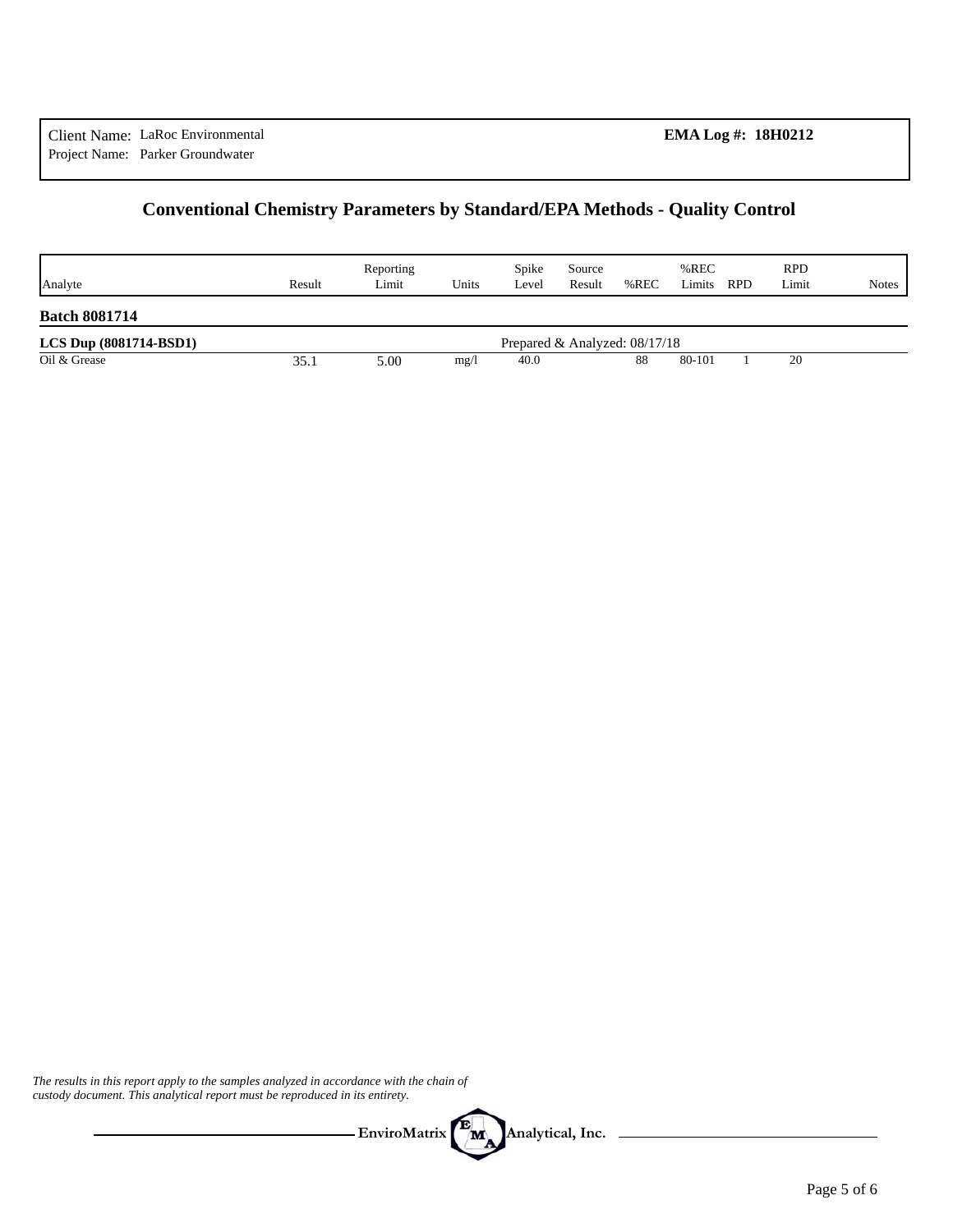### **Notes and Definitions**

- ND Analyte NOT DETECTED at or above the reporting limit
- NR Not Reported
- Sample results reported on a dry weight basis dry
- RPD Relative Percent Difference